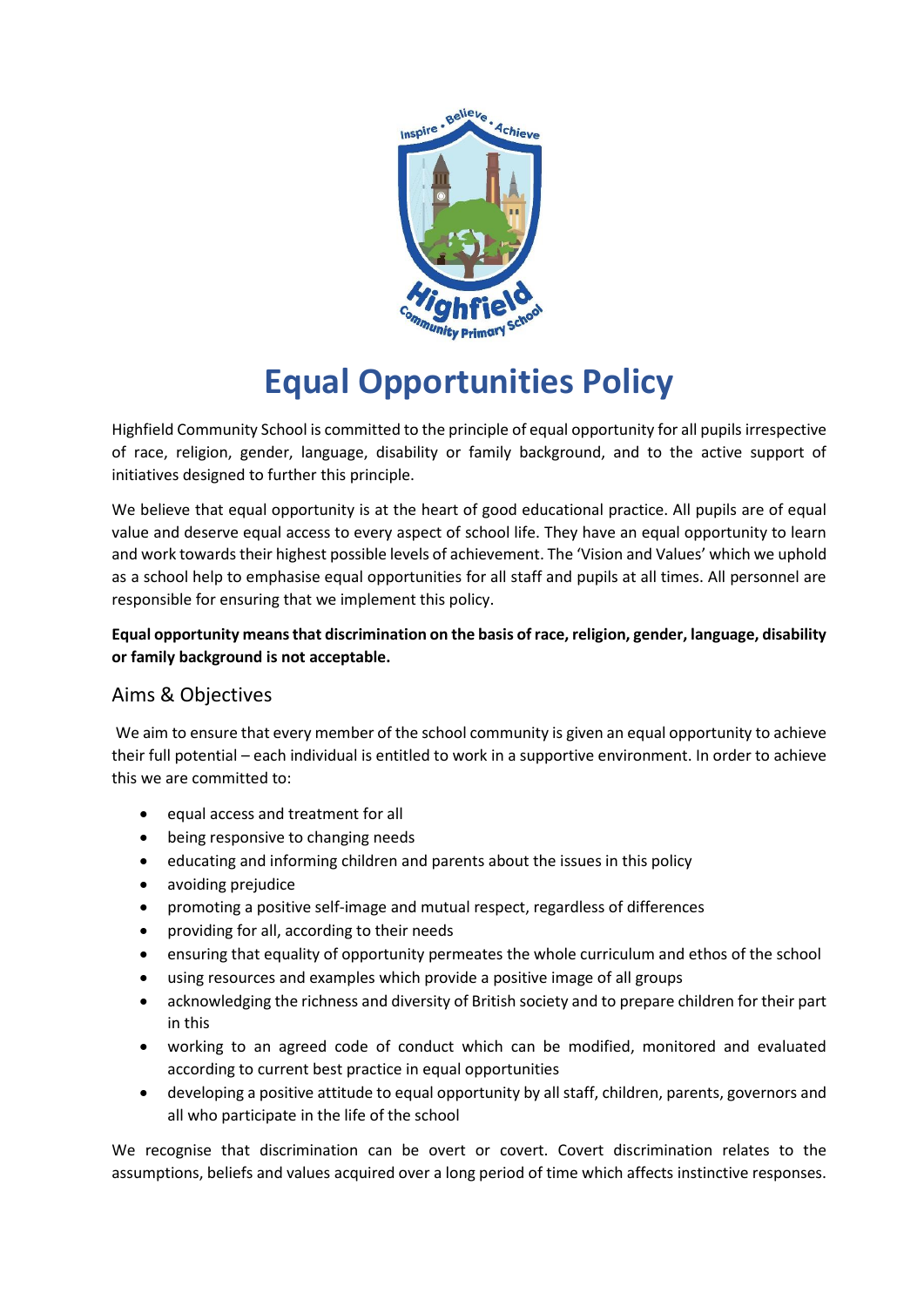# Gender

We take practical steps to ensure that we adhere to the terms of the Sex Discrimination Act 1975. Our organisational structure, discipline policy and curriculum are applied to all, regardless of gender. Classes are formed on a chronological basis and class groupings are flexible. Grouping into sets of girls or boys only is discouraged, except where doing so provided equal access for all – e.g. in Science it is suggested that boys can dominate girls during investigations and so separating them would prevent this.

We analyse our data by gender in order to ensure that we identify any issues of that nature, which need addressing. When asking children to carry out tasks or represent the school, boys and girls are used equally.

All extra – curricular activities are open to both sexes.

#### Race, Faiths, Languages and Family Background

We have, represented in our school population, some different nationalities, faiths and family backgrounds and organisations.

Racial discrimination is unlawful and we aim to help our pupils to develop concepts, skills, attitudes and ways of behaving which will promote good relationships and prevent ignorance and prejudice.

Children sometimes experiment with racist expressions which they have heard through the mass media or from the community and do not understand how hurtful and harmful they can be. We aim to treat such incidences sensitively and firmly because all have the right to be protected from insults, abuse and bullying.

The Racist Incident Policy details the action to be taken in the event of such an incident. Monitoring will allow us to identify trends which need addressing.

Children and other adults are encouraged to contribute to school life from the richness of their heritage and religion. They share experiences and learn from one another through enquiry, investigative and collaborative work. Children with English as their second language often need learning support. We make use of the Language Support Service for advice and direct teaching when appropriate.

### **Capability**

The National Curriculum requires a breadth, balance, relevance and differentiation which will enable each pupil to participate at an appropriate level.

The match of individual pupils to a modified curriculum is relevant to the exceptionally gifted child as much as to the child experiencing difficulty in learning.

These issues are addressed in the policies for SEND and Gifted and Talented.

#### Staff

The school values diversity amongst the staff. In all appointments at all levels the most suitable candidate will be appointed on professional criteria and recruitment carried out in a manner consistent with equal opportunity practice.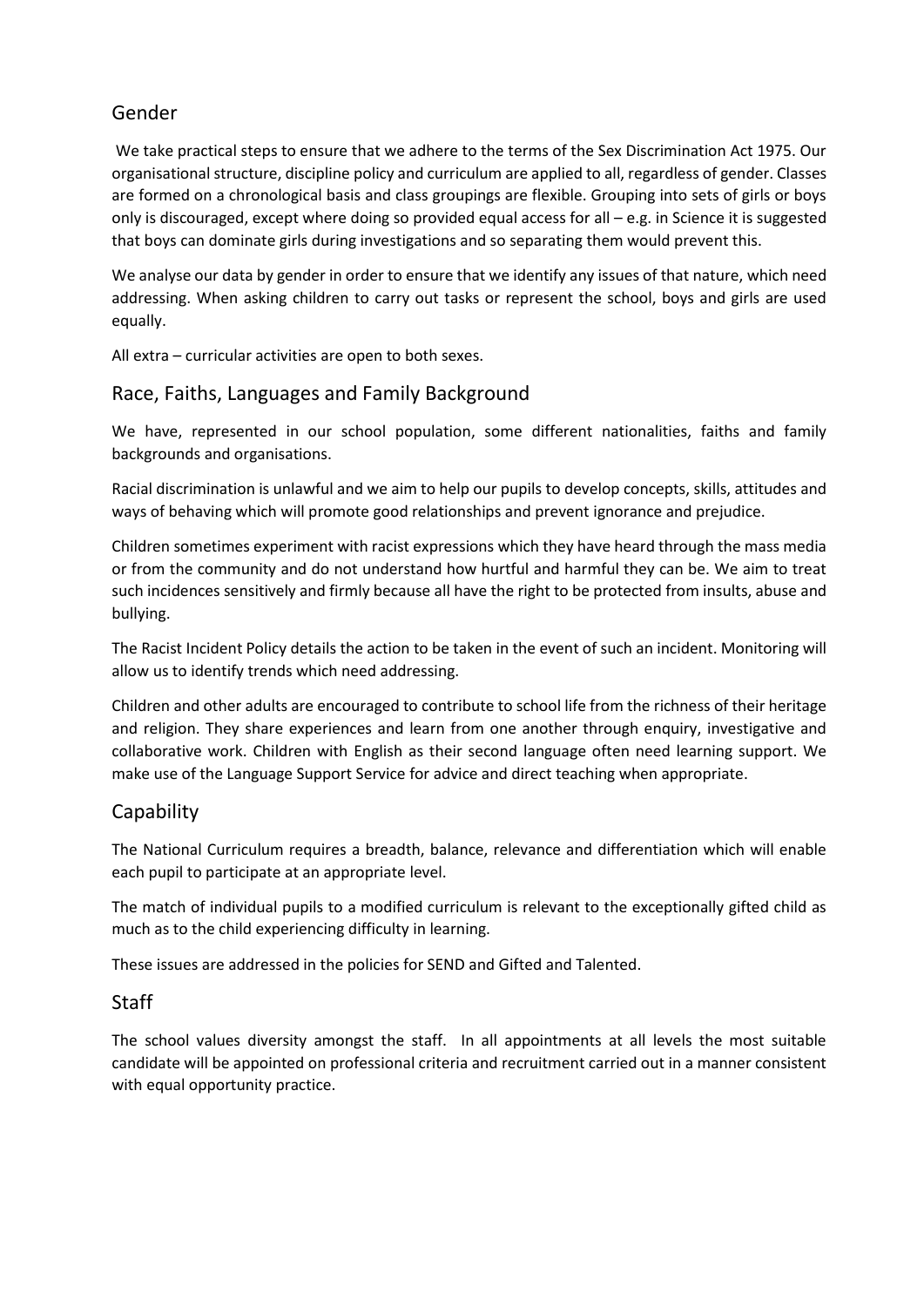# Identification

Staff will observe children at play and in classrooms for unacceptable behaviour, and will challenge it as and when it presents.

Counselling via teachers, TAs or our Family Support/Learning Mentor will be given at the time but repeated abuse will be recorded for discussion with the Headteacher, parents and Governing Body. All incidents are reported on CPOMS.

#### Positive action

Positive action will be fostered in line with current best practice.

- Staff will use examples in their teaching to demonstrate the advantages of a mixed society and the contributions of individuals of all genders, races, age groups etc
- Team work is encouraged in all aspects of school life to show the advantages of pooling experience, knowledge and various viewpoints
- Positive action, especially by pupils, will be rewarded
- Assembly times will reinforce good behaviour in the area of equal opportunities and involve peer groups in the approval (or disapproval) process
- Clear and consistent messages will be given regarding the school's values and its expectations of not only pupils but parents and other family members.

#### Involving parents

Parents will be informed of their child's behaviour, good and bad, together with any aspects of their attitudes towards others which give rise to concern.

Initial liaison regarding discrimination problems is expected to be of an informal nature.

Ongoing concerns will be discussed by the Headteacher and parents

#### The statutory framework

We need to have regard to the following statutory acts:

- The Sex Discrimination Act 1975 makes it unlawful to discriminate on the grounds of sex, against pupils and on the grounds of sex and marriage against staff
- Equal Pay Act 1970
- The Race Relations Act 1976 makes it unlawful to discriminate against a person, directly or indirectly in the field of education on racial grounds. Racial grounds include race, colour, nationality( including citizenship); ethnic or national origins
- Equal Pay Amendment 1984
- The Education Reform Act 1988 establishes that the curriculum should be balanced and broadly based, promote the spiritual, moral, cultural, mental and physical development of pupils at schools and of society and prepare pupils for the opportunities, responsibilities and experiences of adult life
- The Children's Act 1989
- Disability Discrimination Act 1995
- New National Curriculum September 2014